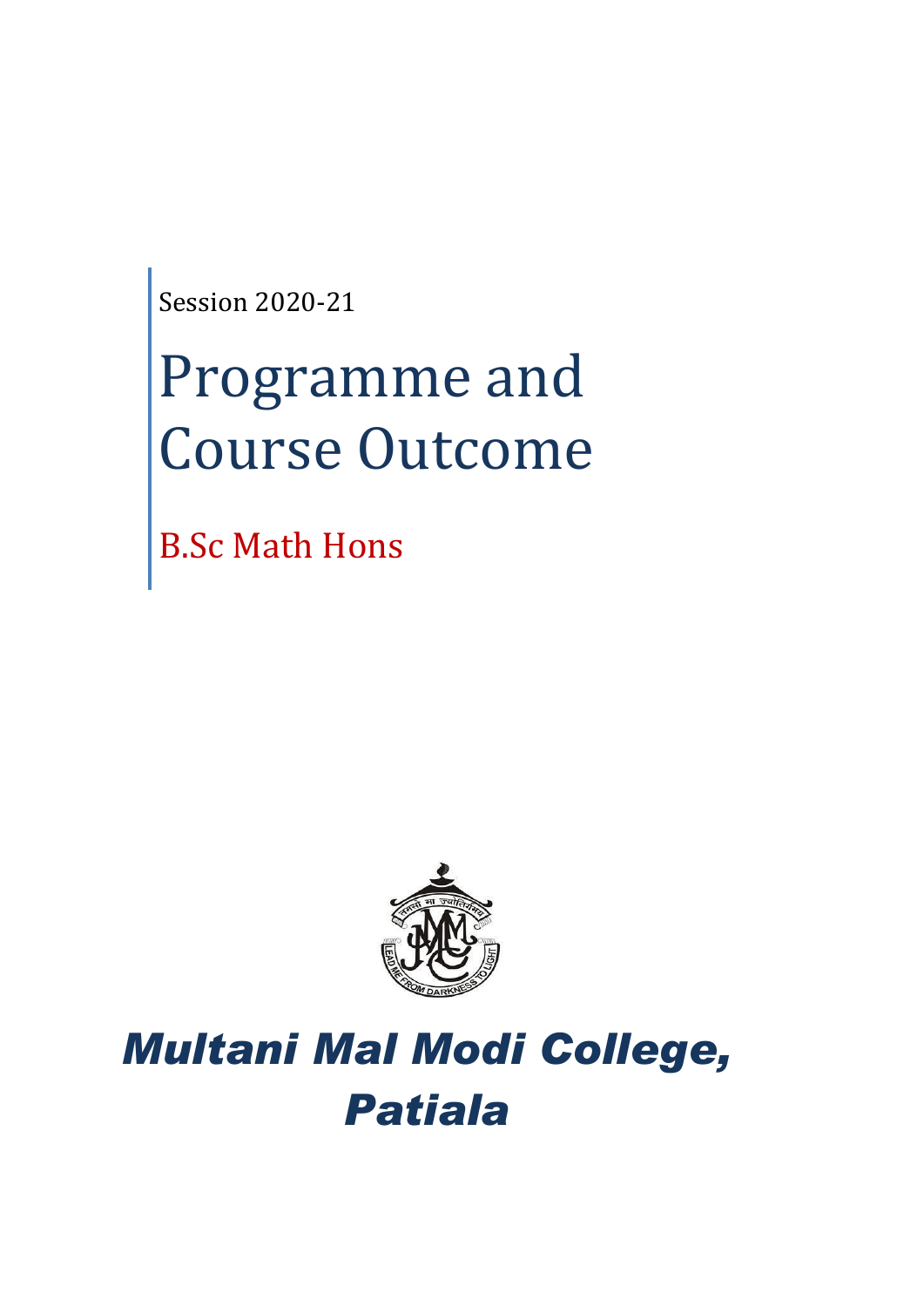# **Program Outcomes (POs)**

The students has

- PO1: Ability to communicate various concepts of mathematics, and computer effectively using examples and their geometrical visualizations.
- PO2: Capability of demonstrating comprehensive knowledge of mathematics.
- PO3: Ability to employ critical thinking in understanding the concepts in every area of mathematics.
- PO4: Ability to analyze the results and apply them in various problems appearing in different branches of mathematics.
- PO5: Ability to provide new solutions using the domain knowledge of mathematics
- PO6: Capability for inquiring about appropriate questions relating to the concepts in various fields of mathematics.
- PO7: Ability to think, acquire knowledge and skills through logical reasoning and to inculcate the habit of self-learning.
- PO8: Enough knowledge for pursuing higher studies and research in pure and applied mathematics.
- PO9: Ability to qualify various national and international competitive examinations.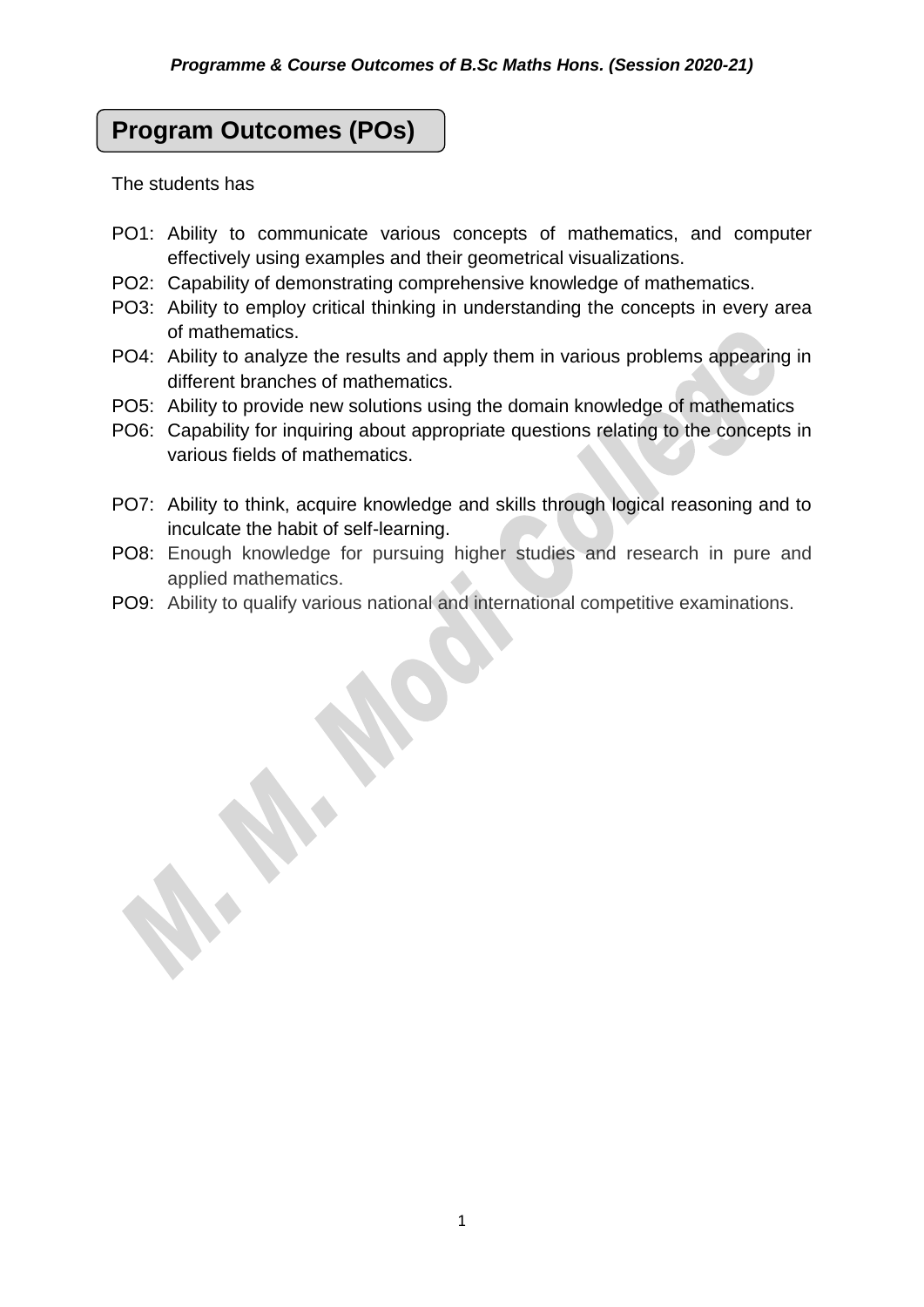#### **Course Outcomes (COs)**

# **B.Sc Math Hons – I**

#### **Semester – 1**

| Code            | <b>Title of Course</b>              |
|-----------------|-------------------------------------|
| <b>BMH 101</b>  | Calculus-1                          |
| <b>BMH102</b>   | <b>Coordinate Geometry</b>          |
| CS 103          | Introduction to Information         |
|                 | Technology                          |
| <b>CS 104 A</b> | <b>Computer Programming using C</b> |
| <b>CS 104 B</b> | Software Lab I (C- Programming)     |
| <b>SC 105</b>   | <b>Mathematical Foundations of</b>  |
|                 | <b>Statistics</b>                   |
| <b>PBI 106</b>  | Punjabi I/ Mudhla Gyan              |

#### Semester-2<sup>nd</sup>

| Code           | <b>Title of Course</b>                 |
|----------------|----------------------------------------|
| <b>BMH 201</b> | Calculus-II                            |
| <b>BMH 202</b> | <b>Ordinary Differential Equations</b> |
| <b>CS 203</b>  | <b>Computer System Architecture</b>    |
| <b>CS 204</b>  | Object Oriented Programming using C++  |
| A              |                                        |
| <b>CS</b>      | Software Lab II (C++)                  |
| 204 B          |                                        |
| SC 205         | <b>Linear Programming</b>              |
| <b>PBI 206</b> | Punjabi II/ Mudhla Gyan                |

After Completion of the course the student will be able to:

#### **BMH 101: Calculus-I**

**CO 1:** Understand the concept of limit, continuity of a function at a point, Concavity and convexity, Asymptotes, definite integrals and mean value theorems

- **CO 2:** Exhibit and recall previous learning in integrals and infinite series.
- **CO 3:** Apply and deduce Area and volume of two dimensional surfaces using analytical methods.
- **CO 4:** Evaluate convergence and divergence of sequence and series.

**CO 5:** Apply derivative tests in optimization problems appearing in social sciences, physical sciences, life sciences and other disciplines.

#### **BHM 102: Coordinate Geometry**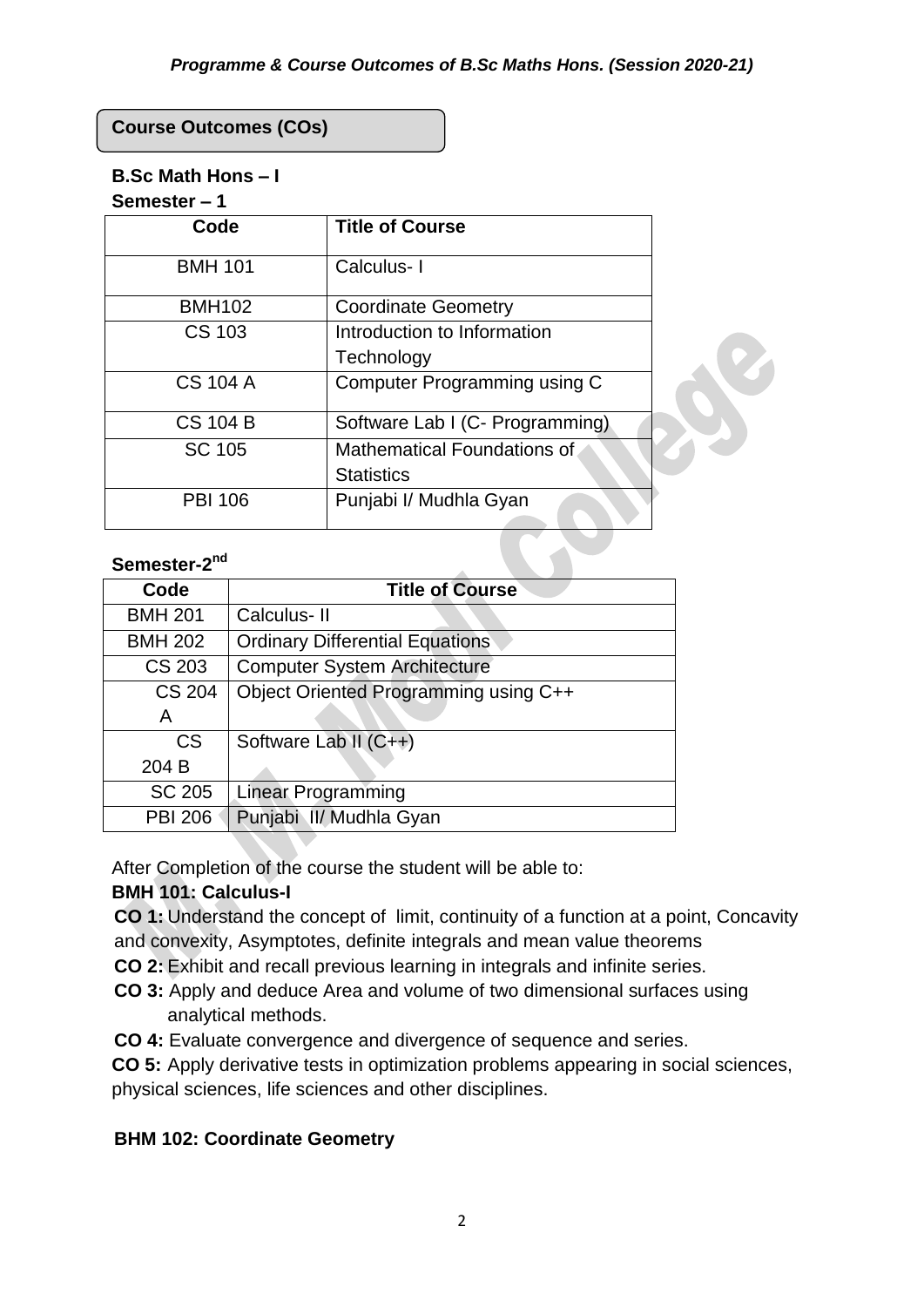#### *Programme & Course Outcomes of B.Sc Maths Hons. (Session 2020-21)*

**Co 1:** Find joint equation of straight line, angle bisectors, general equation of conics, Sphere, Cone and cylinder.

**CO2:** Develop knowledge about Tangent Plane , reciprocal cones , conicoids.

**CO3:** Identify and Investigate second degree equation in two variables.

**CO4:** Apply and judge shape of curves correlate their physical properties.

**CO5:** Relate and integrate geometry into real life contexts as well as into other disciplines.

#### **CS- 103: Introduction to Information Technology**

#### **Upon the completion of the course the learner will be able to**

**PO-1**: Familiarization with the types of computer, peripheral devices, memory management, multimedia and number system.

**PO-2**: Learn about working of various input and output devices.

**PO-3**: Learnt about binary number representation along with its operations.

**PO-4**: Understand theoretical framework of internet and associated application of theinternet.

**PO-5**: Acquire the knowledge about the binary number representation along with its operations.

**PO-6**: Understand of the role of computers in business, education and society.

# **CS-104 A: Computer Programming using 'C'**

#### **After completion of this course, students will be able to:**

**CO-1**: Understand of various concepts of programming language.

**CO-2**: Develop logics and analytical ability solve problem.

- **CO-3**: Learn about procedural programming using functions.
- **CO-4**: Acquired various flow control statements.

**CO-5**: Learn about various storage classes along with user defined data types.

- **CO-6:** Acquire knowledge of file handling
- **CO-7**: Work with arrays of complex structure data types.

**CO-8**: Understanding a concept of functional hierarchical code organization.

#### **CS-104 B: Software Lab-I (C- Programming)**

#### **After completion of this course, students will be able to:**

**CO-1:** Design algorithms and flowchart to solve programming problems.

**CO-2:** Write, compile and debug programs in C language. Use different data types, operators and console I/O function in a computer program.

**CO-3:** Design programs involving decision control statements, loop control statements and case control structures.

**CO-4:** Understand the implementation of arrays, pointers and functions and apply the dynamics of memory by the use of pointers.

**CO-5:** Comprehend the concepts of structures and union: declaration, initialization and implementation.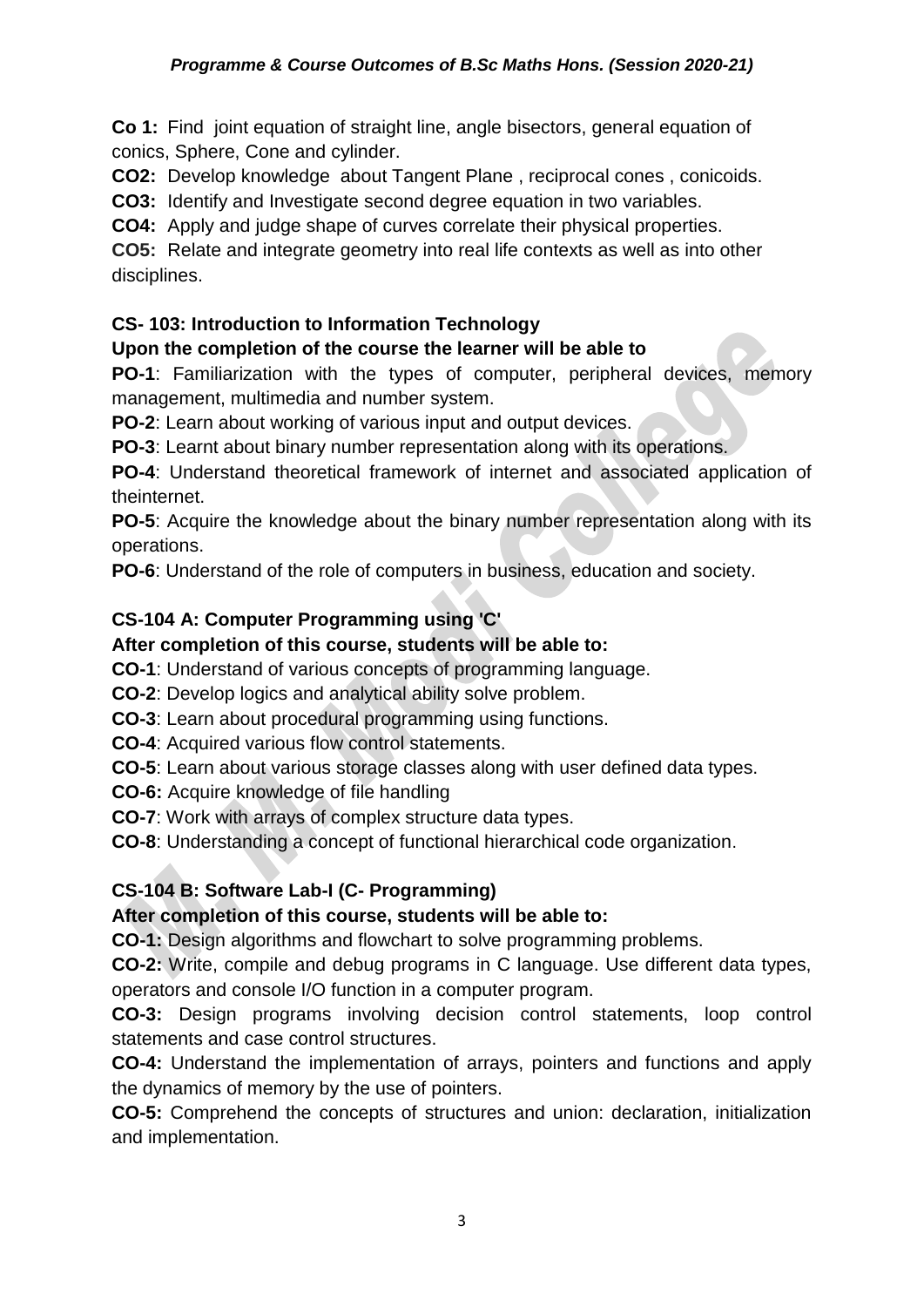**CO-6:** Use the file operations, character I/O, string I/O, file pointers, and create/update basic data files.

# **SC 105: Mathematical Foundation of Statistics**

**CO1:** Discuss and define discrete and continuous random Variables, cumulative distributive function, expectations, variance, moment etc.

**CO2:** Understand and study various Discrete and continuous probability distributions, Bayes theorem and Paly's urn model.

**CO3:** Execute the concept central limit theorem and weak law of large numbers in approximation theory.

**CO4:** Design solution of certain logical problems using Uncertainity, information and entropy.

**CO5:** Formulate his learning in statistical quality control.

# **PBI 106:- PUNJABI-I/ Mudhla Gyan**

- 1. ਵਿਦਿਆਰਥੀ ਪੰਜਾਬੀ ਕਹਾਣੀ ਅਤੇ ਪੰਜਾਬੀ ਕਵਿਤਾ ਬਾਰੇ ਮੱਢਲੀ ਜਾਣਕਾਰੀ ਹਾਸਲ ਕਰਨਗੇ। ਉਹ ਲੇਖ ਰਚਨਾ ਦੇ ਮੱਢਲੇ ਨਿਯਮਾਂ ਅਤੇ ਪੰਜਾਬੀ ਦੀ ਧਨੀ ਵਿਉਂਤ ਦੇ ਮੱਢਲੇ ਸੰਕਲਪਾਂ ਬਾਰੇ ਜਾਣਕਾਰੀ ਹਾਸਲ ਕਰਨਗੇ।
- 2. ਵਿਦਿਆਰਥੀ ਪੰਜਾਬੀ ਸਾਹਿਤ ਵਿਚਲੇ ਸਮਾਜ-ਸਭਿਆਚਾਰਕ ਸਰੋਕਾਰਾਂ ਅਤੇ ਮਨੱਖੀ ਜੀਵਨ ਨਾਲ ਸਬੰਧਤ ਸਰੋਕਾਰਾਂ ਬਾਰੇ ਜਾਣਨਗੇ। ਇਸ ਦੇ ਨਾਲ ਹੀ ਭਾਸ਼ਾ ਦੇ ਸਿਧਾਂਤਕ ਪੱਖ ਅਤੇ ਵਿਹਾਰਕ ਪੱਖ ਬਾਰੇ ਜਾਣਕਾਰੀ ਪ੍ਰਾਪਤ ਕਰਨਗੇ।
- 3. ਵਿਦਿਆਰਥੀ ਪੰਜਾਬੀ ਸਾਹਿਤ ਦੀ ਗਹਿਨ ਪੜ੍ਹਤ ਵਿਚੋਂ ਮਨੁੱਖ ਅਤੇ ਸਮਾਜ ਪ੍ਰਤੀ ਆਲੋਚਨਾਤਮਕ ਅਤੇ ਵਿਸਲੇਸ਼ਣੀ ਸੂਝ ਪ੍ਰਾਪਤ ਕਰ ਸਕਣਗੇ ਜਿਸ ਦੇ ਆਧਾਰ 'ਤੇ ਉਹ ਇਕ ਆਦਰਸ਼ ਮਨੱਖ ਵਾਲਾ ਜੀਵਨ ਬਤੀਤ ਕਰਨ ਦੇ ਕਾਬਿਲ ਹੋਜਾਣਗੇ।
- 4. ਵਿਦਿਆਰਥੀ ਪੰਜਾਬੀ ਕਹਾਣੀ ਅਤੇ ਕਵਿਤਾ ਵਿਚੋਂ ਮਨੁੱਖ ਦੇ ਇਕ ਆਦਰਸ਼ ਮਾਡਲ ਨੂੰ ਗ੍ਰਹਿਣ ਕਰਨਗੇ ਅਤੇ ਇਸ ਦੇ ਆਧਾਰ 'ਤੇ ਇਕ ਨਰੋਏ ਸਮਾਜ ਦੀ ਉਸਾਰੀ ਵਿਚ ਆਪਣਾ ਯੋਗਦਾਨ ਪਾਉਣਗੇ**।**
- 5. ਵਿਦਿਆਰਥੀ ਪੰਜਾਬੀ ਭਾਸ਼ਾ ਤੇ ਆਪਣੀ ਪਕੜ ਮਜ਼ਬੂਤ ਕਰਨਗੇ ਅਤੇ ਇਸ ਦੀ ਕਲਾਤਮਕ ਅਤੇ ਆਦਰਸ਼ਕ ਵਰਤੋਂ ਕਰਦੇ ਹੋਏ ਭਾਵਾਂ ਅਤੇ ਵਿਚਾਰਾਂ ਦੀ ਰਚਨਾਕਾਰੀ ਕਰਨ ਵੱਲ ਰਚਿਤ ਹੋਣਗੇ।

# **BMH 201: Calculus- II**

After Completion of the course the student will be able to:

**CO 1:** Understand the concept of vectors in the plane Cartesian Co-ordinates and space curves, line and surface integrals.

**CO 2:** Interpret in idea of multivariate functions in terms of partial derivatives and multiple integrals.

**CO 3:** Apply and deduce Area and volume of three dimensional surfaces using analytical methods.

**CO 4:** Estimate maxima and minima and other mathematical properties of curve and surfaces.

**CO 5:** Investigate and formulate mathematical modelling in projectile motion using vector analysis.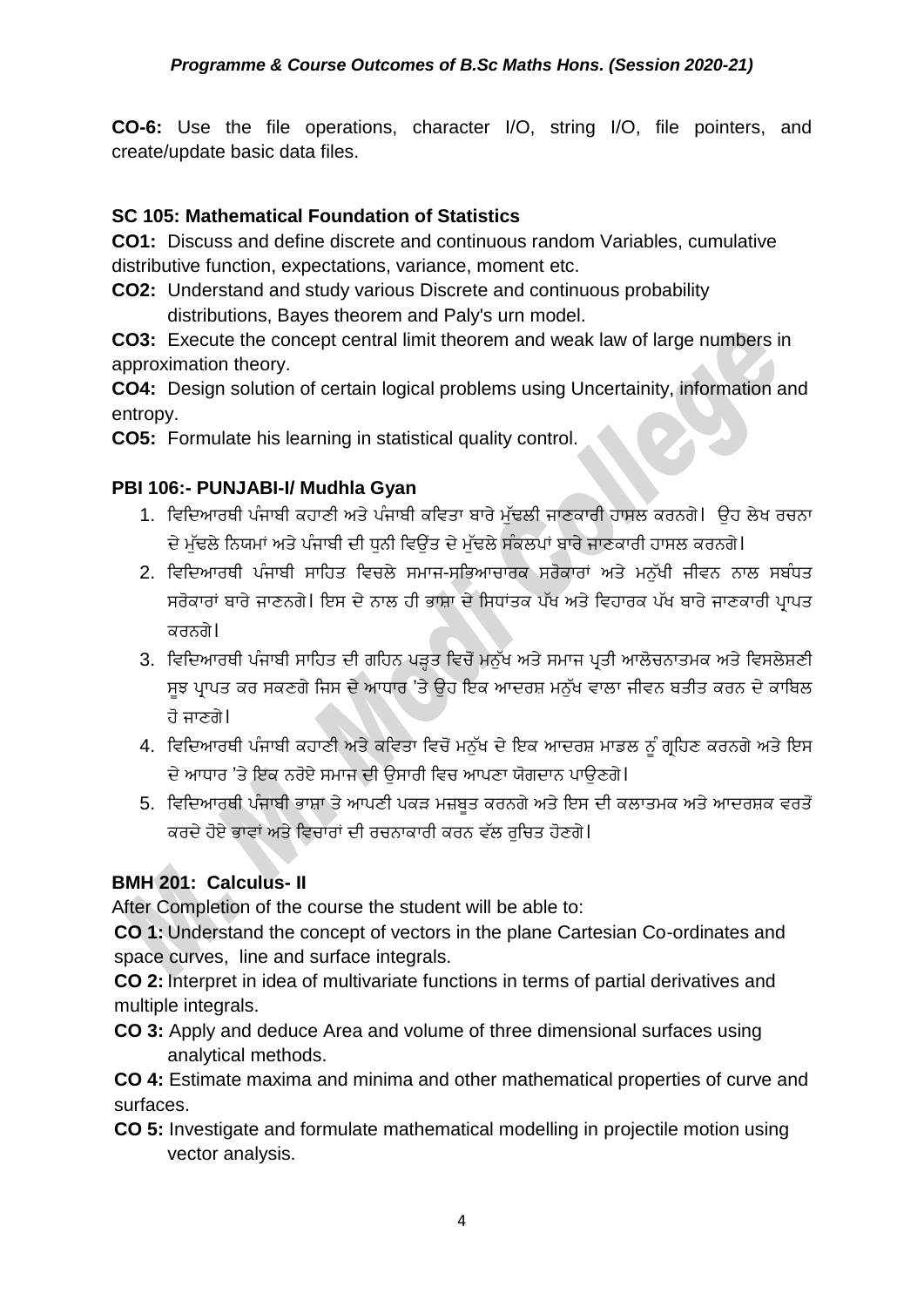# **BMH 202: Ordinary Differential Equations**

**CO-1:** Recognize various definitions of linear and non linear ordinary differential equation and methods to solve them.

**CO-2:** Understand various methods to solve second order linear differential with constant and variable coefficients.

**CO-3:** Apply ODE in successive approximation.

**CO-4:** Discover the use of Bessel, Legendre's, Hermite's equations in real life problems.

**CO-5:** Evaluate use of differential equations in intergral curves and isocleans.

# **CS 203: Computer System Architecture**

#### **After completion of this course, students will be able to:**

**CO-1:** Understand computer organization and its working, processing of an instruction by the CPU.

**CO-2:** Understand the various other important component of a computer system like Memory, Registers, Arithmetic Logic unit, Control unit, Peripheral devices.

**CO-3** Learn the concepts related with execution of instructions, working of addressing modes, interface and its use in the working of peripheral devices, interrupt signals, direct memory access.

**CO-4:** Learn the concepts related with digital electronics to understand the working of components like logic gates, flip flops, counters, and multiplexers etc., which are used to build components in a computer.

# **CS 204 A: Object Oriented Programming using C+**

# **After the completion of the course the learner will be able to**

**CO-1**: Understand the benefits of Object-Oriented Programming (OOP) as compare to Traditional Programming approach and resolve problem in domain of objectoriented programming.

**CO-2**: Familiarization with a widely range of features of object-oriented programming using C++

**CO-3**: Understand Object oriented approach for finding solutions to various problems with the help of C++ language.

**CO-4**: Understand the concept of polymorphism with the help function overloading and virtual functions.

**CO-5**: Acquire various types of various types and forms of inheritance.

**CO-6**: Understand basic of generic functions and classes

# **CS 204 B: Software Lab II (C++)**

#### **After completion of this course, students will be able to:**

**CO-1:** Understand the intricacies of Object Oriented Programming including the features and peculiarities of the C++ programming language.

**CO-2:** Illustrate the concept of Inheritance, operator overloading, and polymorphism.

**CO-3:** Implement various objects oriented concepts to solve practical problems.

**CO-4:** Apply the concepts of OOPs using C++ in programming.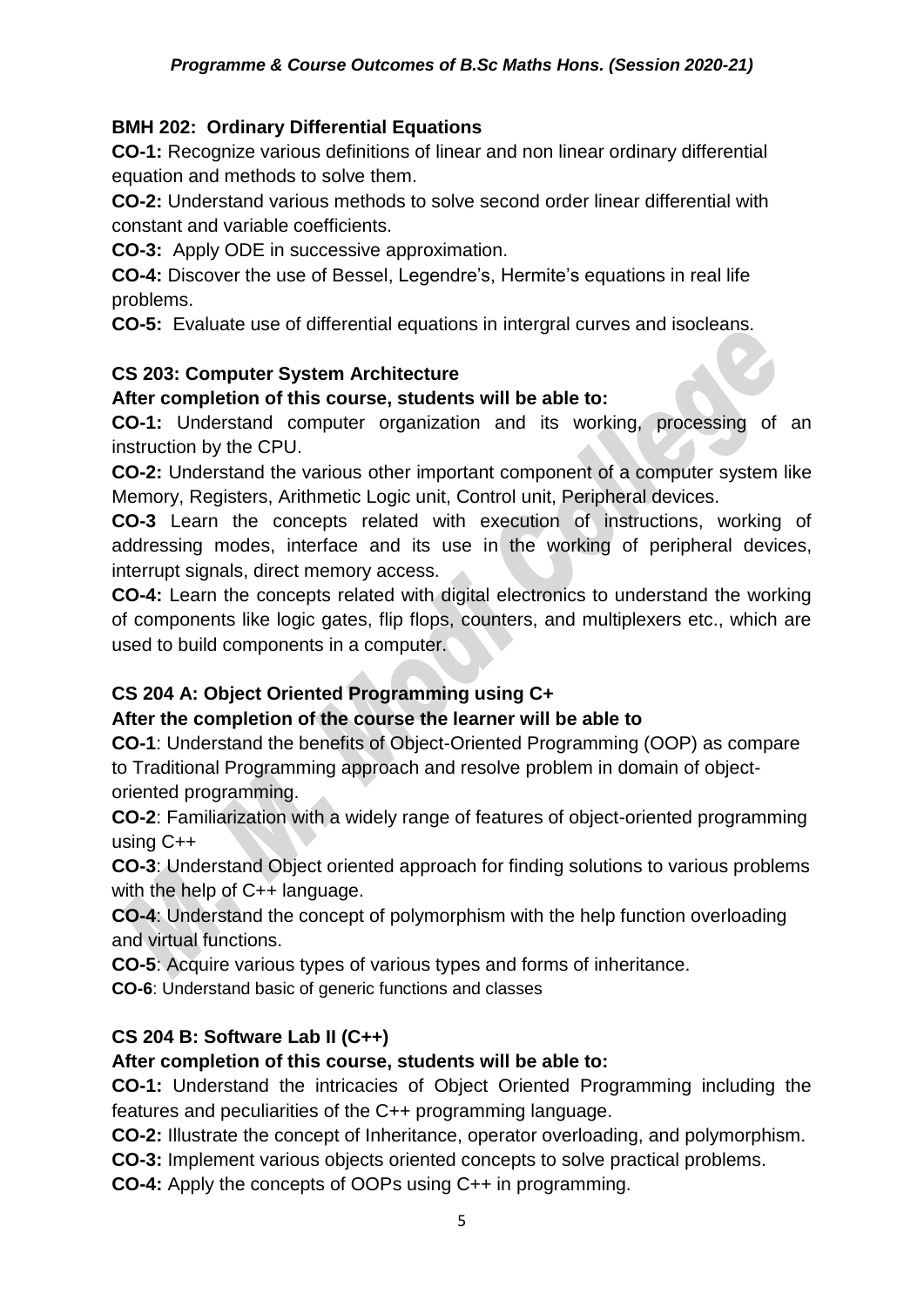# **SC 205: Linear Programming**

**CO-1:** Provide graphical solutions of linear programming problems with two variables, and

illustrate the concept of convex, extreme points and the simplex method

**CO-2:** Know about relationships between the primal and dual problems and to understand sensitivity analysis.

**CO-3:** Learn about the real world applications to transportation and assignment problems

**CO-4:** Attribute the use of optimization techniques in designing and mathematical modeking.

**CO-5:** Discover use of sensitivity techniques for predicting the outcome of a decision if a situation turns out to be different compared to the key predictions.

# **PBI 206: Punjabi II/ Mudhla Gyan**

- 1. ਵਿਦਿਆਰਥੀ ਪੰਜਾਬੀ ਕਹਾਣੀ ਅਤੇ ਪੰਜਾਬੀ ਕਵਿਤਾ ਬਾਰੇ ਮੱਢਲੀ ਜਾਣਕਾਰੀ ਹਾਸਲ ਕਰਨਗੇ। ਉਹ ਲੇਖ ਰਚਨਾ ਦੇ ਮੱਢਲੇ ਨਿਯਮਾਂ ਅਤੇ ਪੰਜਾਬੀ ਦੀ ਧਨੀ ਵਿਉਂਤ ਦੇ ਮੱਢਲੇ ਸੰਕਲਪਾਂ ਬਾਰੇ ਜਾਣਕਾਰੀ ਹਾਸਲ ਕਰਨਗੇ।
- 2. ਵਿਦਿਆਰਥੀ ਪੰਜਾਬੀ ਸਾਹਿਤ ਵਿਚਲੇ ਸਮਾਜ-ਸਭਿਆਚਾਰਕ ਸਰੋਕਾਰਾਂ ਅਤੇ ਮਨੱਖੀ ਜੀਵਨ ਨਾਲ ਸਬੰਧਤ ਸਰੋਕਾਰਾਂ ਬਾਰੇ ਜਾਣਨਗੇ। ਇਸ ਦੇ ਨਾਲ ਹੀ ਭਾਸ਼ਾ ਦੇ ਸਿਧਾਂਤਕ ਪੱਖ ਅਤੇ ਵਿਹਾਰਕ ਪੱਖ ਬਾਰੇ ਜਾਣਕਾਰੀ ਪਾਪਤ ਕਰਨਗੇ।
- 3. ਵਿਦਿਆਰਥੀ ਪੰਜਾਬੀ ਸਾਹਿਤ ਦੀ ਗਹਿਨ ਪੜ੍ਹਤ ਵਿਚੋਂ ਮਨੁੱਖ ਅਤੇ ਸਮਾਜ ਪ੍ਰਤੀ ਆਲੋਚਨਾਤਮਕ ਅਤੇ ਵਿਸਲੇਸ਼ਣੀ ਸੂਝ ਪਾਪਤ ਕਰ ਸਕਣਗੇ ਜਿਸ ਦੇ ਆਧਾਰ 'ਤੇ ਉਹ ਇਕ ਆਦਰਸ਼ ਮਨੱਖ ਵਾਲਾ ਜੀਵਨ ਬਤੀਤ ਕਰਨ ਦੇ ਕਾਬਿਲ ਹੋਜਾਣਗੇ।
- 4. ਵਿਦਿਆਰਥੀ ਪੰਜਾਬੀ ਕਹਾਣੀ ਅਤੇ ਕਵਿਤਾ ਵਿਚੋਂ ਮਨੱਖ ਦੇ ਇਕ ਆਦਰਸ਼ ਮਾਡਲ ਨੂੰ ਗ੍ਰਹਿਣ ਕਰਨਗੇ ਅਤੇ ਇਸ ਦੇ ਆਧਾਰ 'ਤੇ ਇਕ ਨਰੋਏ ਸਮਾਜ ਦੀ ਉਸਾਰੀ ਵਿਚ ਆਪਣਾ ਯੋਗਦਾਨ ਪਾਉਣਗੇ।
- 5. ਵਿਦਿਆਰਥੀ ਪੰਜਾਬੀ ਭਾਸ਼ਾ ਤੇ ਆਪਣੀ ਪਕੜ ਮਜ਼ਬਤ ਕਰਨਗੇ ਅਤੇ ਇਸ ਦੀ ਕਲਾਤਮਕ ਅਤੇ ਆਦਰਸ਼ਕ ਵਰਤੋਂ ਕਰਦੇ ਹੋਏ ਭਾਵਾਂ ਅਤੇ ਵਿਚਾਰਾਂ ਦੀ ਰਚਨਾਕਾਰੀ ਕਰਨ ਵੱਲ ਰੁਚਿਤ ਹੋਣਗੇ।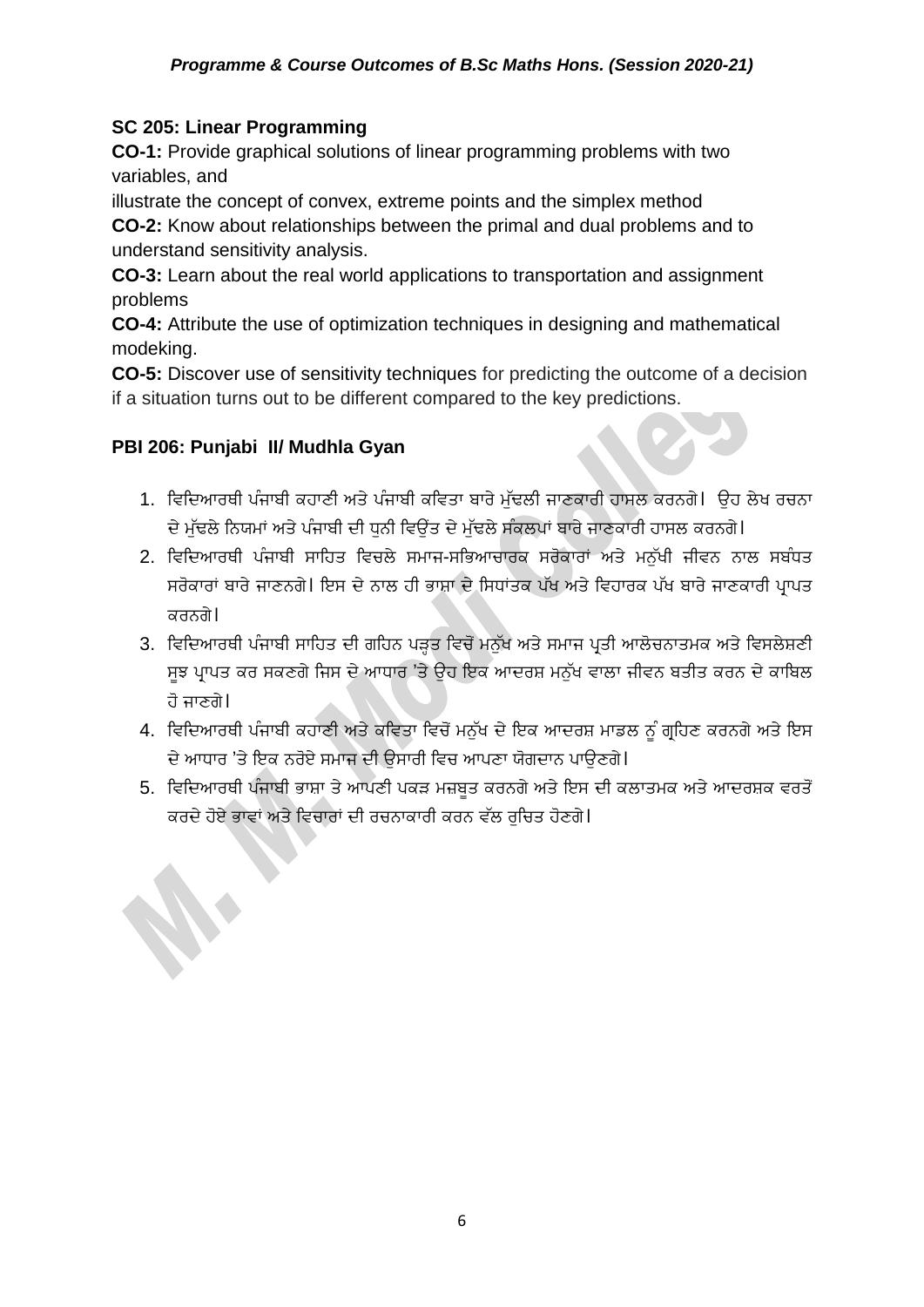# **Course Outcomes (COs)**

# **B. Sc Math Hons - II Semester-3 rd**

| Code             | <b>Title of Course</b>           |
|------------------|----------------------------------|
| <b>BMH 301</b>   | Analysis-I                       |
| <b>BMH 302</b>   | <b>Group Theory</b>              |
| SC 304           | <b>Optimization Techniques-I</b> |
| <b>CS 305A</b>   | Data Structure                   |
| <b>CS 305B</b>   | Software Lab-III                 |
| <b>ELECTIVES</b> |                                  |
| <b>BMH 303</b>   | <b>Mathematical Methods</b>      |
| SC-306           | <b>Statistical Methods-I</b>     |

#### **FOUNDATION**

| <sup>I</sup> Code | <b>Title of Paper/Subject</b> |
|-------------------|-------------------------------|
| LENG 307          | ∣ English                     |

# **B.Sc. Honrs. In Mathematics (Sem.-4) CORE SUBJECTS**

| Code            | <b>Title of Course</b>   |
|-----------------|--------------------------|
| <b>BMH 401</b>  | Linear Algebra           |
| <b>BMH 402</b>  | Analysis-II              |
| <b>BMH 403</b>  | PDE and System of ODE    |
| <b>CS 405 A</b> | <b>Computer Graphics</b> |
| <b>CS 405B</b>  | Software Lab-IV          |

#### **ELECTIVE**

| Code          | <b>Title of Course</b>            |
|---------------|-----------------------------------|
| <b>SC 404</b> | <b>Optimization Techniques-II</b> |
| SC-406        | <b>Statistical Methods-II</b>     |

#### **FOUNDATION**

| Code    | <b>Title of Course</b>        |
|---------|-------------------------------|
| EVS-407 | <b>Environmental and Road</b> |
|         | Safety Awareness*             |

#### **BMH-301: Analysis-I)**

**CO-1:** Develop the logical thinking to prove the basic results of analysis. **CO-2:** Appreciate how abstract ideas in analysis can be applied to practical problems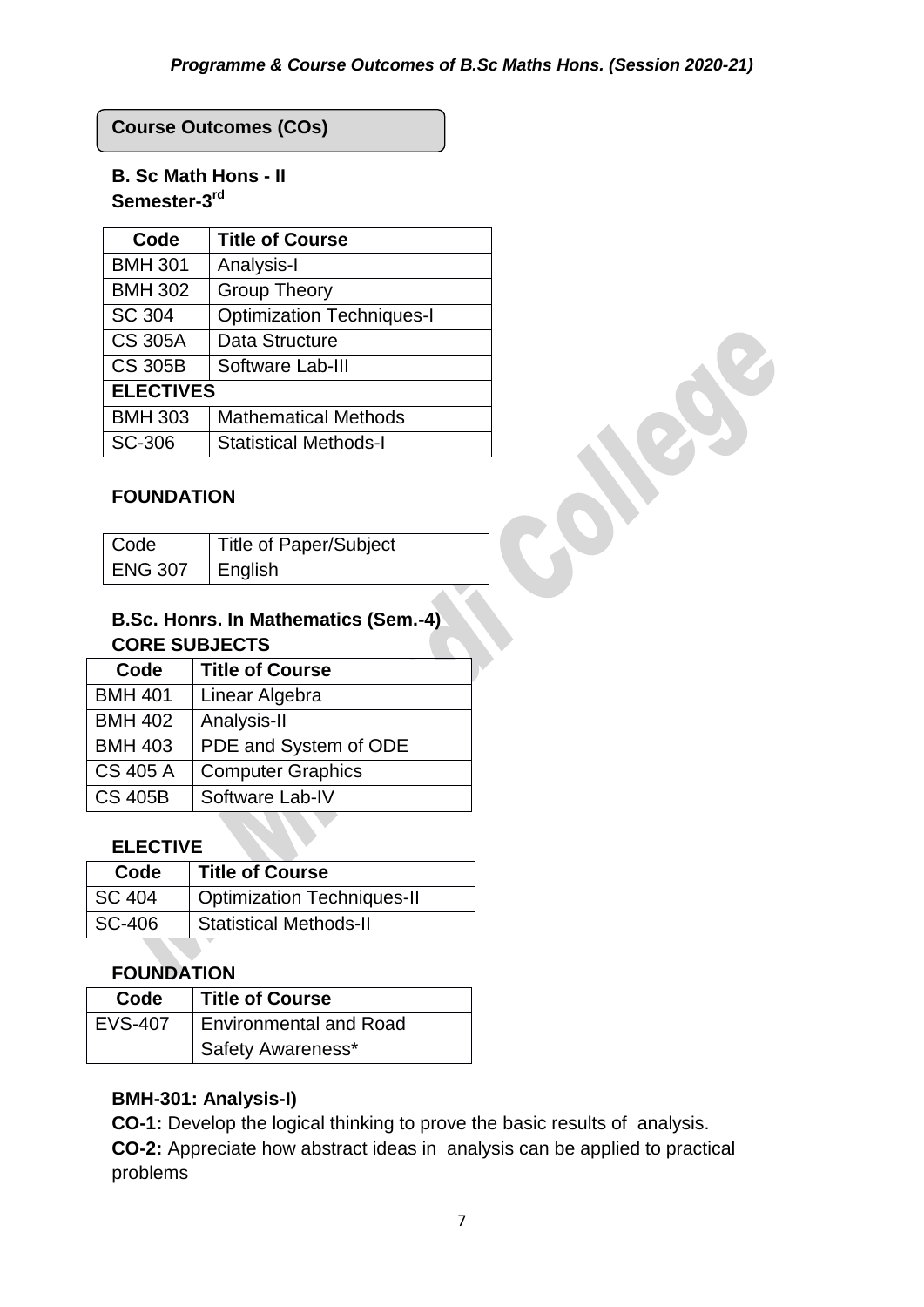**CO-3:** Understand many properties of the real line R including completeness and Archimedean property.

**CO-4:** Compare countable and uncountable sets.

**CO-5:** Illustrate metric space and complete metric space.

**CO-6:** Examine continuity and uniform continuity in context of metric space.

**CO-7:** Understand fixed point theorem contractions.

#### **BMH-302: Group Theory**

**CO-1:** Understand the importance of algebraic properties with regard to recognizing the mathematical objects called groups.

**CO-2:** Extend group structure to finite permutation groups .

**CO-3:** Explain the significance of the notions of cosets, normal subgroups, and quotient groups..

**CO-4:** Analyze consequences of Lagrange's theorem.

**CO-5:** Produce examples and counterexamples illustrating the mathematical concepts presented in the course.

#### **BMH-303 : MATHEMATICAL METHODS**

**CO-1:** Find series solutions of differential equations and gain knowledge about special functions.

**CO-2:** Identify, analyse and subsequently solve physical situations whose behaviour can be described by ordinary differential equations.

**CO-3:** Competence in solving applied problems which are linear and nonlinear form.

**CO-4:** Determine the solution of differential equations with initial and boundary value problems by choosing the most suitable method.

**CO-5:** Understand to formulate and solve complex problems of differential equations with techniques of Integral transform.

#### **SC-304 Optimization Techniques-I**

**CO-1:** Identify the goals and objectives of inventory management .

**CO-2:** Describe the importance of stocks in an organization and the reasons for holding stock.

**CO-3:** Understand the various selective inventory control techniques and its applications.

**CO-4:** Apply inventory models to analyse real world systems.

**CO-5:** Formulate and solve problems as networks using CPM and PERT techniques, to plan, schedule, and control project activities.

**CO-6:** To deal with the problems of multiple jobs and machines in a production line.

**CO-7:** Describe the formulation of simulation models and demonstrate their applications.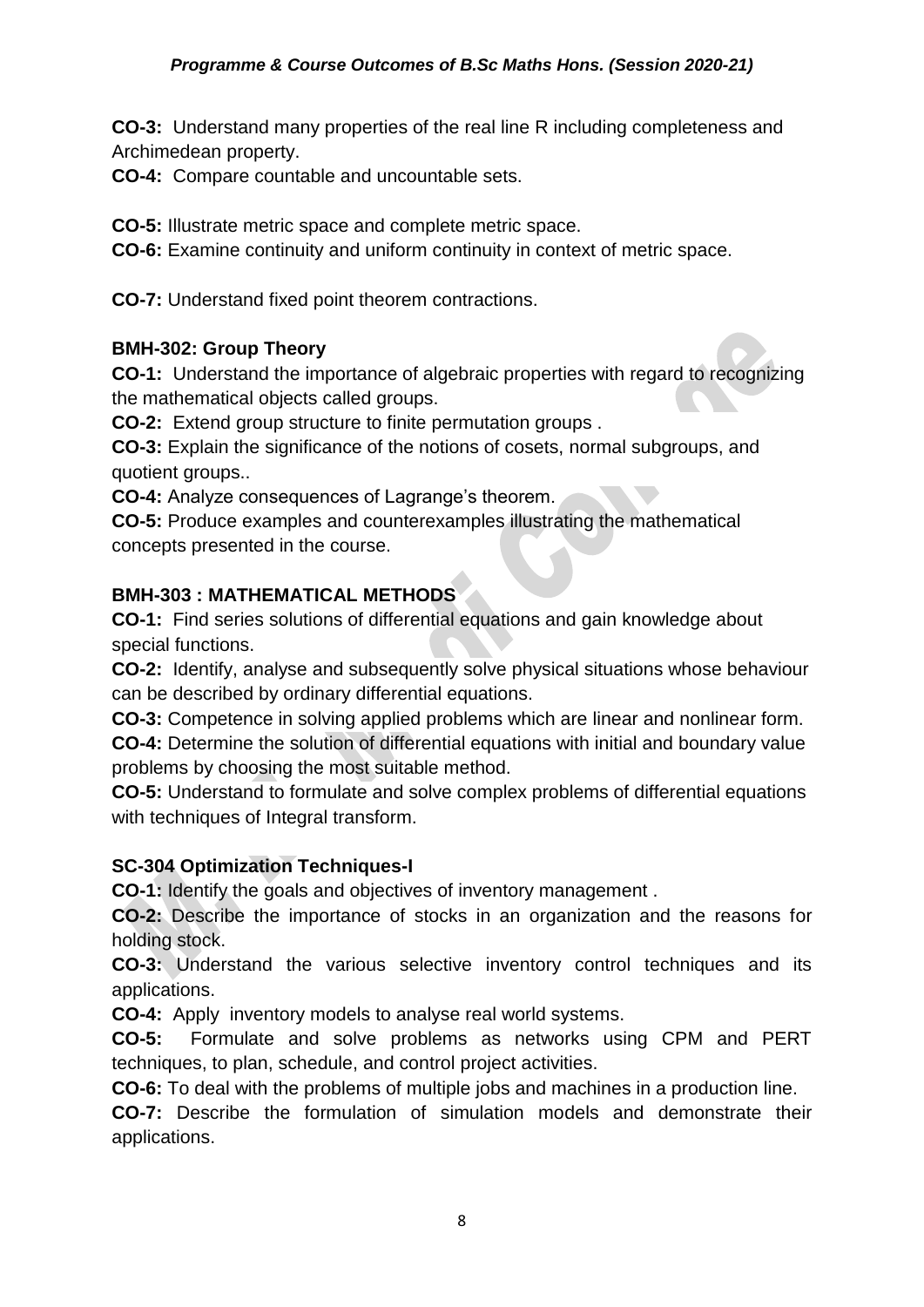# **ENG-307 English**

**CO-1:** Be proficient with the skill of communication.

**CO-2:** Learn work with their creative mind and influence their creative writing.

**CO-3:** Learn proper format of read and write verse, and will participate in poetry competitions.

**CO-4:** Use new words according to situation make their communication effective.

**CO-5:** Learn the use of exact English grammatical structure.

**CO-6:** learn the different modes of poetry like, meter, rhyme scheme, pitch, tone etc.

# **BMH 401: Linear Algebra**

**CO-1:** Understand the concepts of Vector Spaces ,Linear Transformations ,Matrix Algebra in context of linear transformation and Determinants .

**CO-2**: Understand the inner product including Gram Schmidt orthogonalizationProcess .

**CO-3:** Apply computational techniques and algebraic skills essential for the study of linear Algebra.

**CO-4:** Apply the knowledge of linear algebra to solve system of differential equations.

**CO-5:** Explain the use of linear algebra in coding theory ,linear programming and cryptography.

# **BMH 402: Analysis II**

**CO-1:** Understand the concept of Function of Bounded Variations ,Riemann Steiltjes Integration andRiemann Integration

**CO-2:** Understand Infinite seriesof real numbers and uniform convergence of sequence of functions

**CO-3:** Analyse and derive some of the basic definitions and theorems related to real analysis.

**CO-4:** Relate the concept of infinite series and Improper Integrals

**CO-5:** Apply these concepts to problems in physics, engineering, probability theory, Fourierseries, and so forth.

# **BMH 403 PDE and System of ODE**

**CO-1:**Understand the methods and techniques to solve Ordinary differential equations and Partial differential equations .

**CO-2:**Understand the differences between Ordinary differential equations and Partial differential equations.

**CO-3:** Develop the ability to apply differential equations to significant applied and theortical problems.

**CO-4:** Apply fundamental principles of Ordinary and Partial Differential Equations for solving parabolic, hyperbolic and elliptic equations.

**CO-5:** Formulate mathematical models in the form of ordinary and partial differential equations to problems arising in physical, chemical and biological discipline.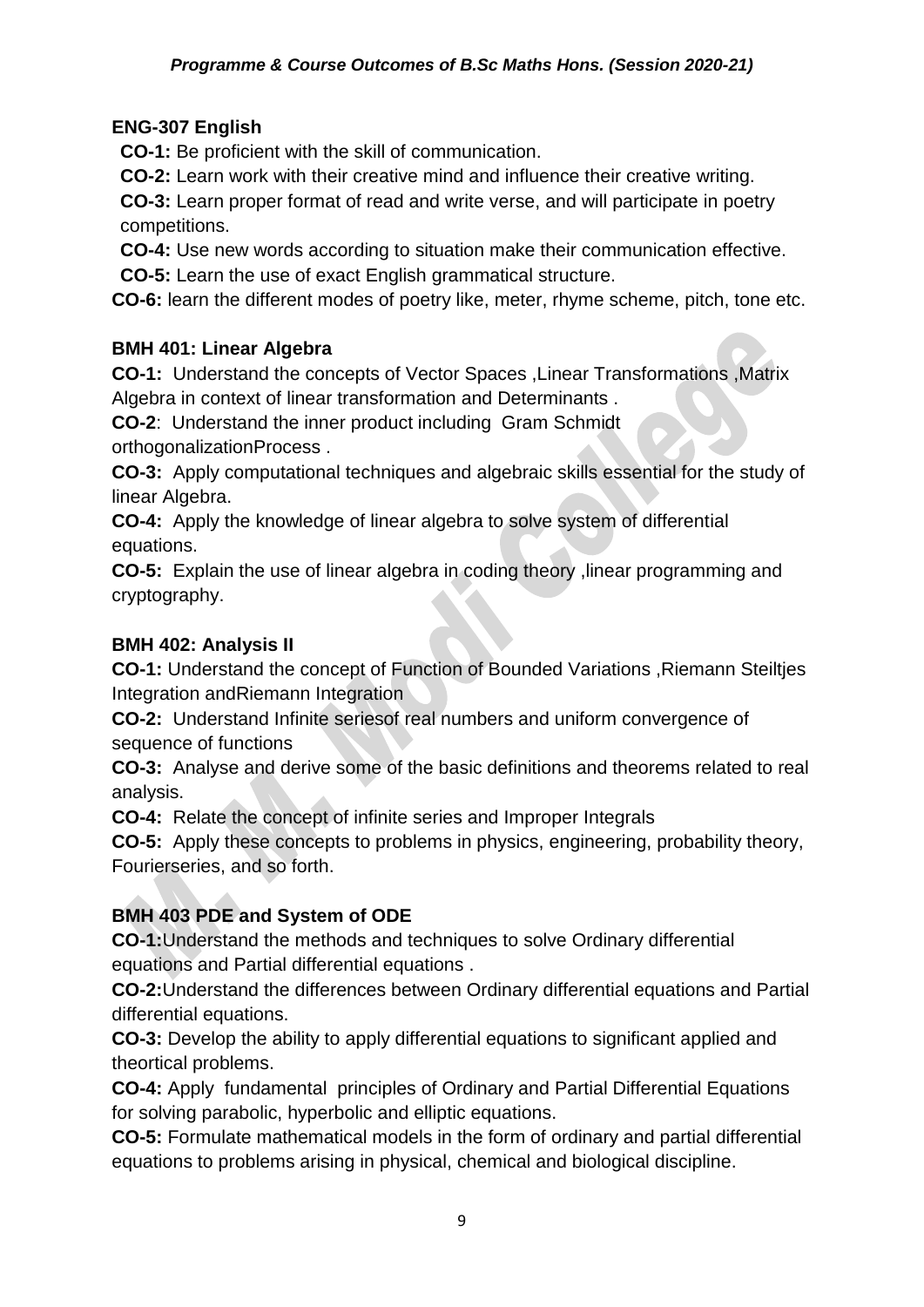#### **SC-404: Optimization Techniques-II**

**CO-1:** Understanding deeply the theoretical background of queueing systems.

**CO-2:** Understand and compute quantitative metrics of performance for queueing systems.

**CO-3:** Apply queueing models to analyze real world systems.

**CO-4:** Solve multi-level decision problems using dynamic programming method.

**CO-5:** Describe the applications of dynamic programming in real-world problems.

**CO-6:** Set up and solve dynamic optimization problems both analytically and numerically and demonstrate their working by hand.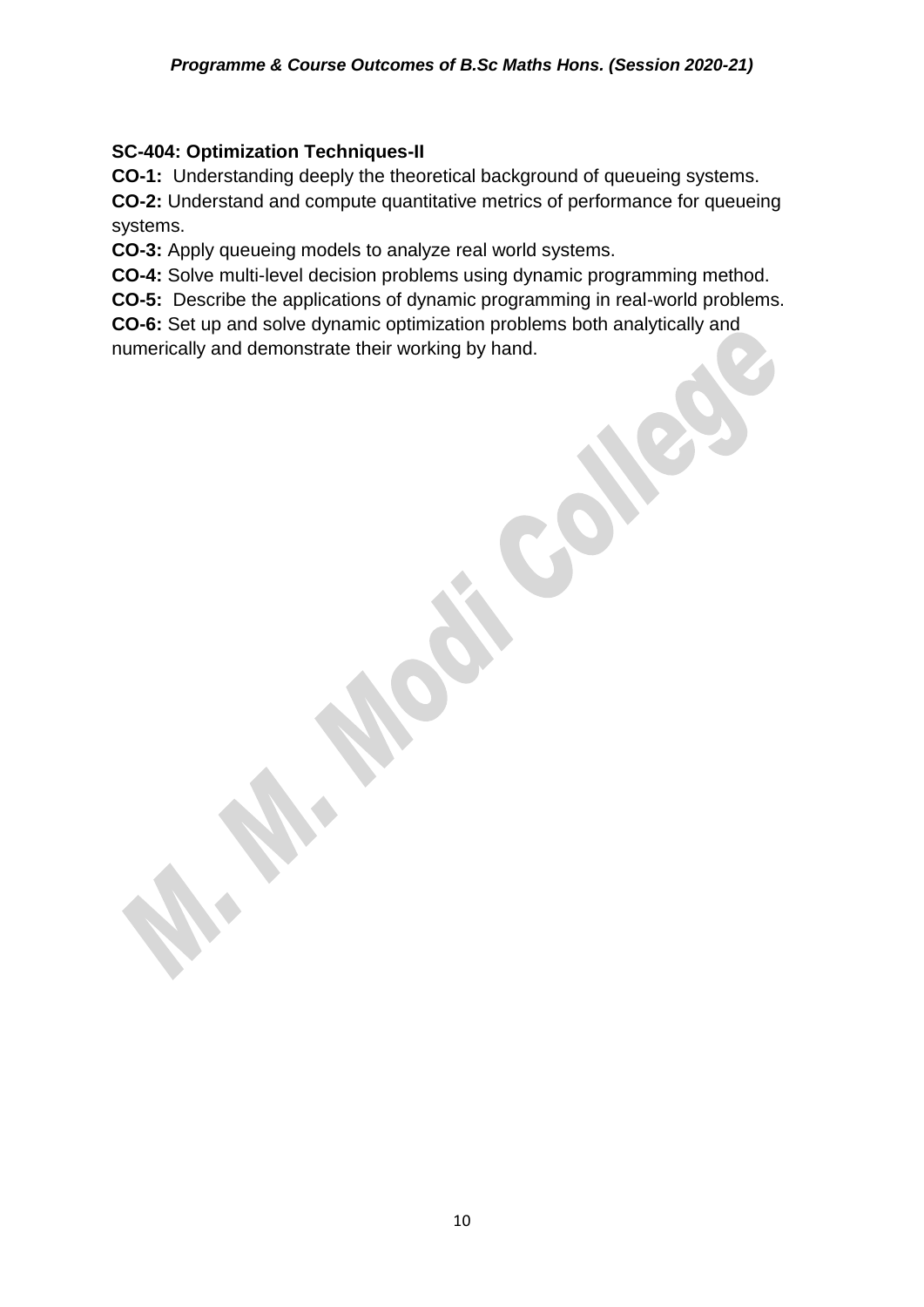#### **Course Outcomes (COs)**

**s**

# **B.Sc. Hons Math (Semester-V)**

| Code           | <b>Title of Course</b>                                  |
|----------------|---------------------------------------------------------|
| <b>BHM 501</b> | Algebra (Group and Ring Theory)                         |
| <b>BHM 502</b> | Calculus of several variables and Improper<br>Integrals |
| <b>BHM 503</b> | Discrete Mathematics and Graph Theory                   |
| <b>BHM 504</b> | Mechanics-1                                             |
| <b>BHM 505</b> | Linear Integral Equations                               |

#### **B.Sc. Hons Math( Semester-VI)**

| Code           | <b>Title of Course</b>                |
|----------------|---------------------------------------|
| <b>BHM 601</b> | Number Theory                         |
| <b>BHM 602</b> | Mechanics-II                          |
| <b>BHM 603</b> | <b>Partial Differential Equations</b> |
| <b>BHM 604</b> | <b>Numerical Analysis</b>             |
| <b>BHM 605</b> | <b>Tensor Analysis</b>                |

# **BHM 501** : **Algebra (Group and Ring Theory)**

**CO-1:** Define and construct algebraic structures

**CO-2:** Analyse algebraic structures in details.

**CO-3:** Develop new structures based on given structures and compare the structures.

**CO-4:** Use fundamentals theorems to solve the problems.

**CO-5:** Provide rigorous proofs of propositions arising in the context of abstract algebra.

# **BHM 502 : Calculus of several variables and Improper Integrals**

**CO-1:** Apply Fundamental theorems in the study of Calculus in Manifolds

**CO-2:** Classify and evaluate improper integrals of Type-I and Type-2.

**CO-3:** Apply Convergence Test to Improper integrals of both types.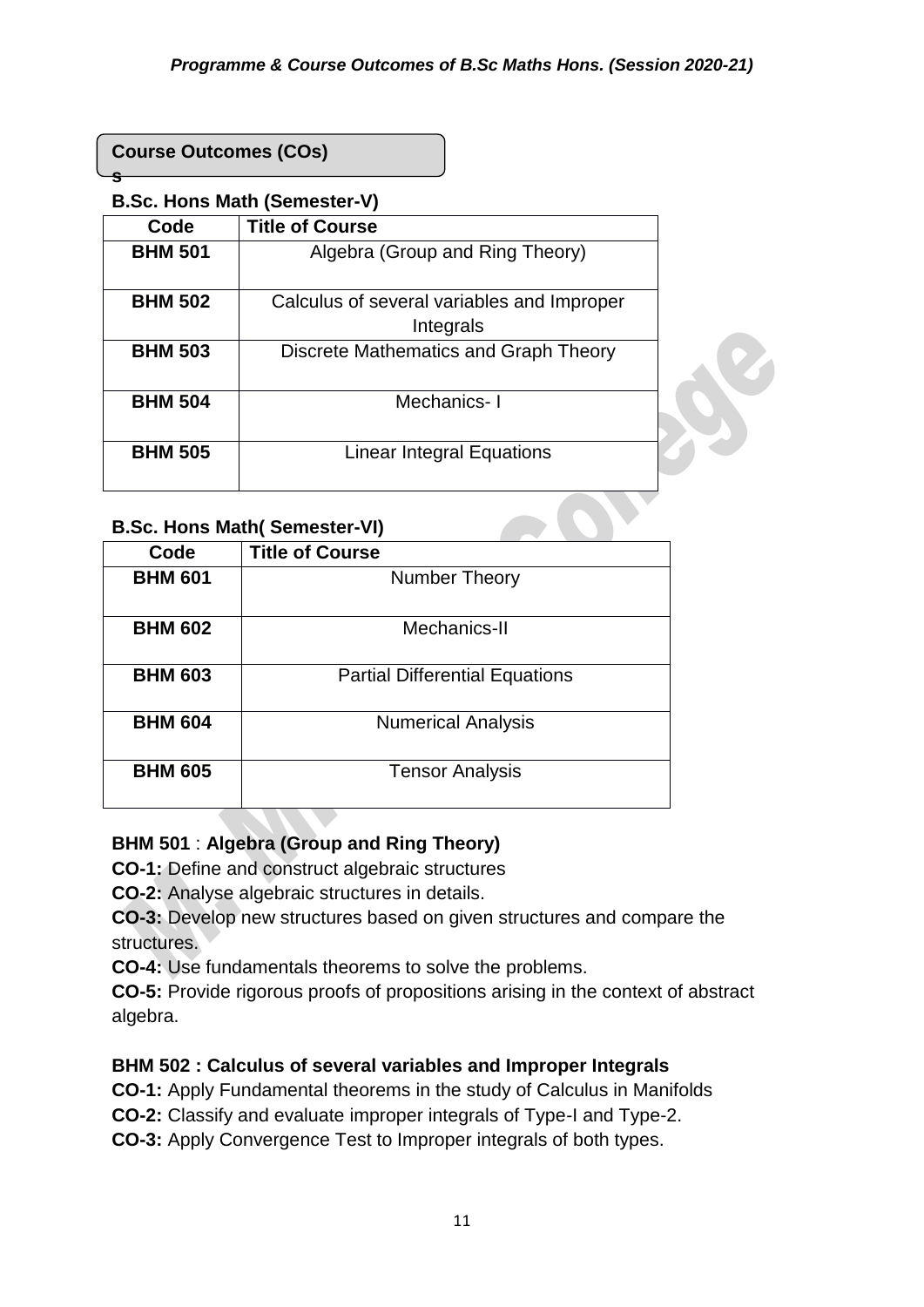#### *Programme & Course Outcomes of B.Sc Maths Hons. (Session 2020-21)*

**CO-4:** Understand the path criterion to prove that weather a limit exists or not and apply it to solve problems regarding limits.

**CO-5:** Evaluate integrals using the technique of Beta and Gamma Functions.

**CO-6:** Understand the concept of measure of bounded interval in the classical context.

#### **BHM 503: Discrete Mathematics and Graph Theory**

**CO-1:** Understand and Define basic notations in graph theory & trees.

**CO-2:** Generate the Passwords by using the techniques of counting principles

**CO-3:** Demonstrate different traversal methods for trees and graphs.

**CO-4:** Understand set theory, inductive way of thinking, complex counting techniques, Binary relations and recurrence relations.

**CO-5:** Apply shortest path algorithm to determine fastest driving routes.

**CO-6:** Construct Model problems in Computer Science using graphs and trees.

# **BHM 504 :Mechanics-1**

**CO-1:** Understand the necessary conditions for equilibrium of particles acted upon by number of forces.

**CO-2:** Understand the reduction of force system to a resultant force and a resultant couple.

**CO-3:** Define and determine the centre of gravity of some materialistic systems.

**CO-4:** Demonstrate the concept of friction and identify types of friction.

**CO-5:** Apply the theorems of statics to solve the real life problems.

# **BHM-505 : Linear Integral Equations**

**CO-1:** Understand the relation between linear differential equation and Volterra's equation and convert one type into another.

**CO-2:** Understand the difference between Volterra and Fredholm Integral Equations, First kind and Second kind.

**CO-3:** Apply the techniques which go beyond the usual differential theoretic.

**CO-4:** Apply Fourier transformations for solving a large range of differential and integral equations.

**CO-5:** Analyze the safety and stability of the dam during an earthquake **CO-6:** Understand Schwarz's inequality and its applications.

# **BHM 601 :Number Theory**

**CO1:**Understand the concepts of Divisibility, Congruences, Residue class,

Polynomial congruences, Primitive roots and Arithmetical functions.

**CO2:**Understand the concepts of Quadratic residues, Quadratic reciprocity, Rational approximation, Continued fractions.

**CO3:**Solve linear congruences and The Diophantine equations.

**CO4:**Use arithmetical functions in the area of Mathematics.

**CO5:**Apply the laws and concepts of number theory to solve the real life problems